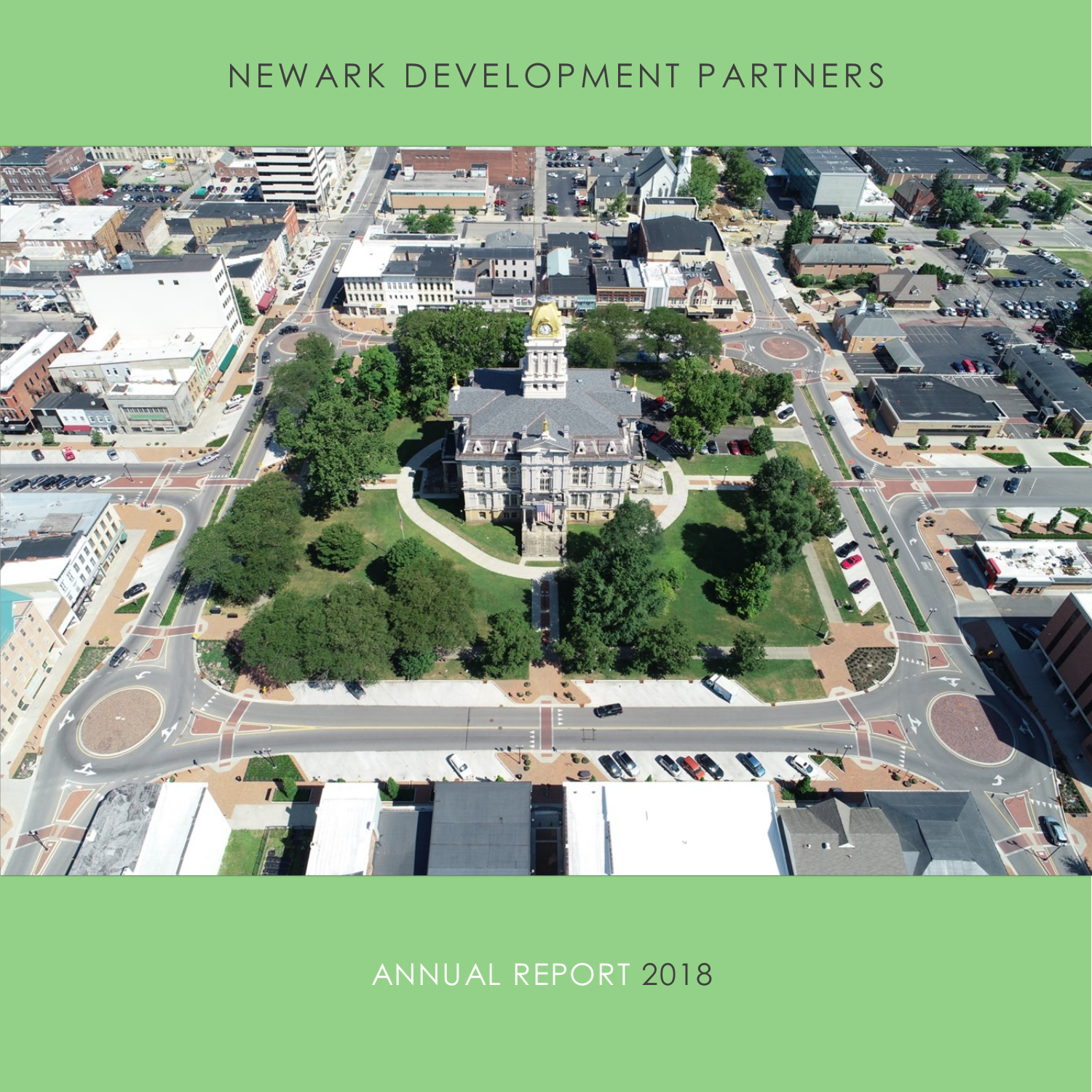# NEWARK DEVELOPMENT PARTNERS

*2018 was our first year to begin implementation of the "Seven Pillars of Priorities" adopted in the Vision 2028 Strategic Plan. While several initiatives are expected to*  take more time to produce results, last year's efforts allowed us to make significant *progress. Four of the pillars made real progress in 2018. Neighborhood Revitalization, Image and Brand, Arts and Entertainment and Vibrant Downtown have each moved forward. When Vision 2028 was introduced we pledged to avoid adopting a plan*  and not following through. We have already seen benefit from execution on several *of the pillars, and more will follow in 2019 and coming years. We are grateful for the many volunteers who have contributed their time and energy helping us progress!*



C. Daniel DeLawder, Chairman

Fred Ernest, Executive Director

*NDP director, SID board chair and commercial real estate specialist Steve Layman initiated the renewal of the downtown building painting project last year. Steve raised funds to make the project a reality. The first phase was done in 2018 and added significantly to the beauty of downtown Newark, further enhancing the City funded streetscape improvements and the restoration of the Licking County Courthouse, funded by our County Commissioners. We congratulate the board members of the SID for a highly successful 2018.*

*Several other exciting developments occurred in Newark that merit mention. Sarah Wallace and Adam Weinberg, President of Denison University, announced plans to establish the Boys & Girls Club of Newark. The Thomas J. Evans Foundation purchased the former Maholm Elementary School, 94 Maholm Street, to serve as the location of the Club. The initial fundraising campaign is well underway to provide funding for the renovation of the property, for operating funding for the first four years and to seed an endowment to provide operating dollars in perpetuity. The Club will provide local youth with after-school and summer programming to maximize their potential relative to academic success, good character & citizenship and healthy lifestyles. A summer program will begin in June 2019 and the after-school program will begin in September 2019 in the newly renovated facility.*

*The Gilbert Reese Family Foundation and the Thomas J. Evans Foundation, in partnership with the City of Newark and a number of other contributors, is completing a comprehensive renovation of Everett Park in Downtown Newark. The renovation will include a new, state-or-the-art skate park, a dog park, a picnic pavilion, community gardens, two practice baseball fields, a new restroom facility, a new playground, lighting, security and a new parking lot. The park will be open this summer for enjoyment and adds another Newark venue to the investments made by the City, the YMCA and the Licking County Foundation's redesign of the Flory Park BMX Bike Park, offering dirt track fun for bicycle enthusiasts.*

*Newark Campus of Ohio State University and Central Ohio Technical College began a community fundraising campaign in 2018 to enable the construction of the new John and Mary Alford Center for Science and Technology. The campaign's success was critical for the announcement, earlier this year that funds were secured to construct a three story, 60,000 square foot facility.* 

*With the initial significant pledge by the children of Mr. and Mrs. Alford, significant and multiple donor commitments and the very recent challenge grant offered by Ariel Corporation, groundbreak*ing on the facility should take place in late summer, 2019.

*Newark's positive story continues to grow. According to Columbus 2020, Licking County is one of 11 counties making up the Central Region of Ohio. With the remaining 4 regions in Ohio, the Central Region is the only one of the 5 regions to experience population growth in recent years. Newark's population continues to grow, causing Newark to now be the 15th largest city in the state according to recent census estimates.*

*We believe we have the best ingress/egress opportunities of any county in central Ohio, to and from Franklin County and Columbus. Route 161 reaches northeastern Franklin County and I-270. State Route 62 provides connection via I-270 with the northern part of Licking County. The southern part of Licking County has Interstate 70 running directly into downtown Columbus and in between we enjoy Routes 40 and 16 connecting to the central part of Columbus. Licking County is positioned for more central Ohio growth. Newark sits geographically in the center of our county, enjoying the best of all options: we are surrounded by beautiful hills and rural settings yet close enough to reach downtown Columbus, our state capital, in less than 45 minutes.*

*We are delighted that Heritage Ohio decided to select Newark as the city for their annual 3-day state convention in 2019. Comments have been made by Heritage Ohio individuals that Newark is the "Gold Standard" for community development. We have attracted attention on a state-wide level, and the convention will further showcase our many successes. NDP has been very active with Heritage Ohio over the past few years, and, along with Mayor Hall, succeeded in convincing Heritage Ohio to select Newark as their next annual convention site.*

*We close this message by thanking our NDP board members and officers for their engagement and commitment to our agenda, Newark Mayor Jeff Hall, his administration and all of our elected officials including our Newark City Council and our Licking County Commissioners for their steadfast support. This is a team game. And we have an outstanding team dedicated to taking full advantage of assets at our disposal. We encourage, as always, input, advice, support and assistance to help move our great city forward!*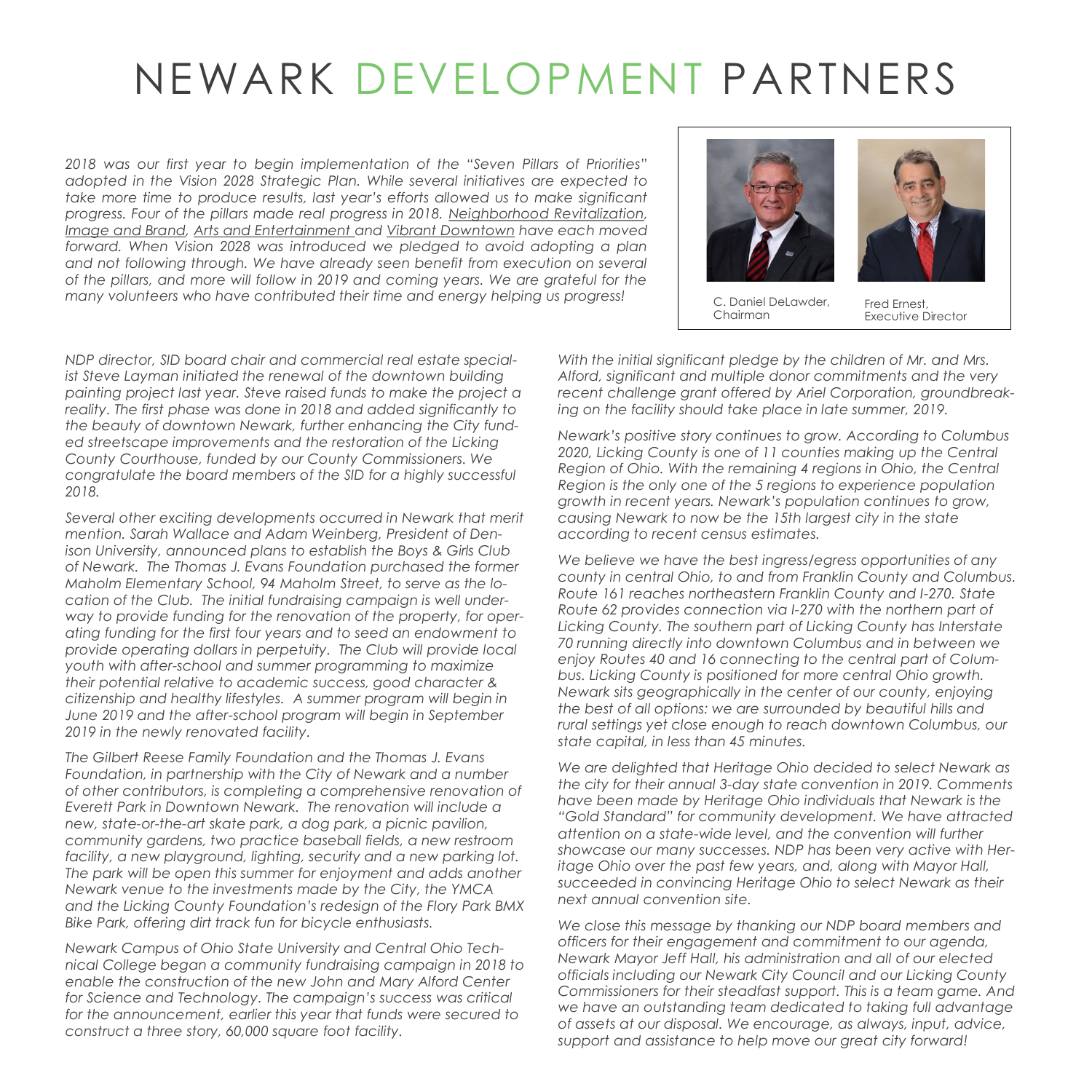# RECOGNITION & AWARDS

Heritage Ohio Conference — Argyle Properties was awarded the "2018 Best Upper Floor Residential Rehabilitation Award" for the Brunswick Building. Liz Argyle accepted the award as the property owner, designer and contractor; Northpointe was the Architect.



Heritage Ohio (HO) will hold their 2019 Conference in Newark, Ohio. HO will highlight to other communities the Streetscape Project, Underground Utility Project, funding sources, bio-swales, Historic Tax Credits to improve buildings, Special Improvement District, examples of community collaboration and more. This will be an exciting 3 day event for Newark.



HERITAGE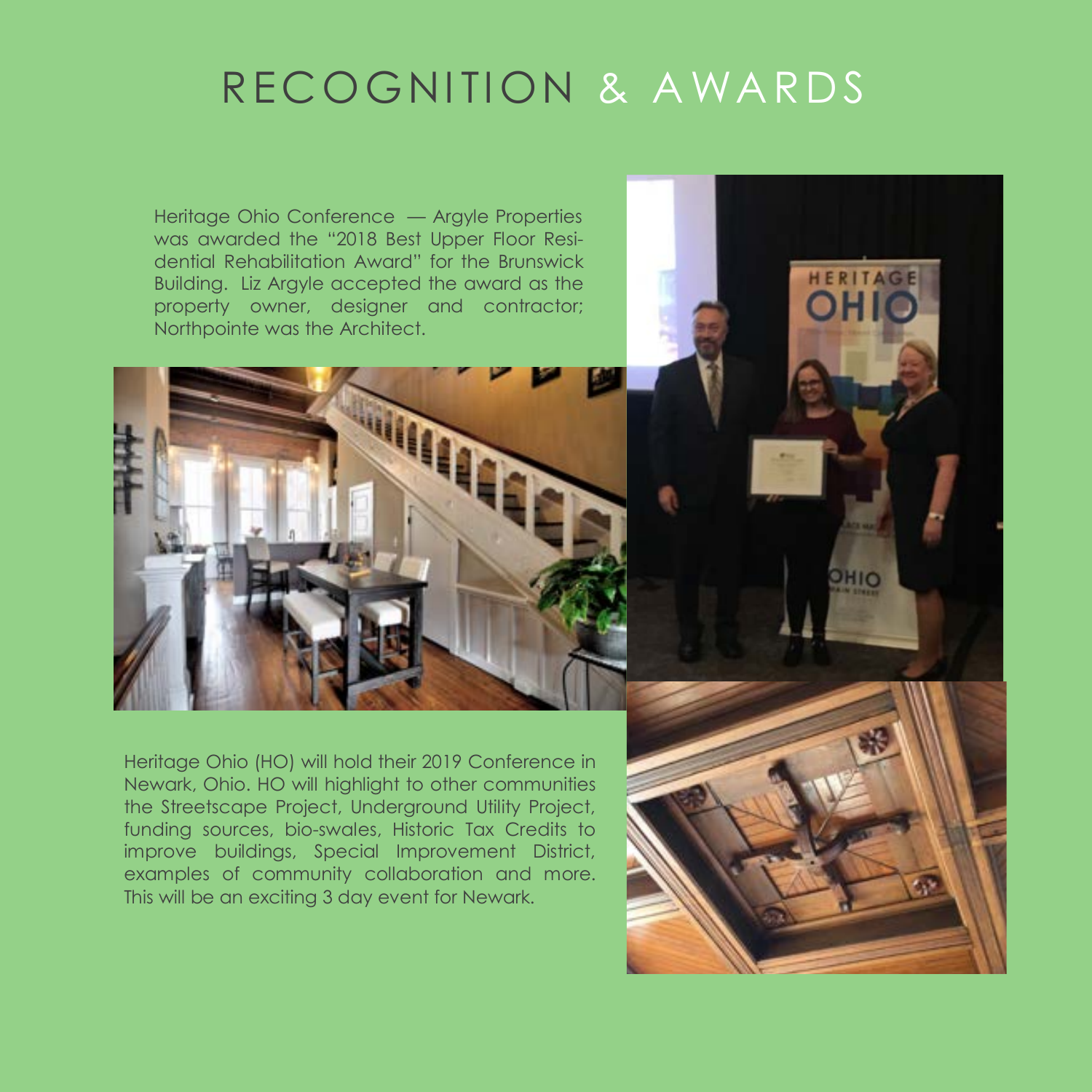# NEWARK VISION PLAN 2028 UPDATES

The intent of the Newark Vision Plan 2028 is to align community perspectives with local leadership to create a path for change that will continue to enhance the local quality of life. Newark Development Partners, along with the City of Newark and local leadership have been working throughout the year on the following pillars.

VIBRANT DOWNTOWN - NDP, in partnership with the City of Newark and Wilson's Garden Center, will unveil a new floral program this summer. The downtown will be in full bloom with the addition of hanging baskets, which will complement the existing flower pots. This will enhance the streetscape in the downtown area. Downtown painting projects: The painting project began in late summer 2018 with 13 buildings being painted. The remainder of the buildings will be painted late Spring 2019. The painting has made a tremendous impact on the look of the downtown building landscape.

IMAGE AND BRAND - 2019 will see Guide Studio lead the community in a new identity process for the City of Newark. The goal is to reposition Newark within Ohio to showcase the revitalization while creating a new brand for the City.

NEIGHBORHOOD REVITALIZATION - The initial effort is to concentrate on non flood areas in the south end to work on a priority list of improvement packages to take to specific home owners while also working to change the flood zone rating to better allow improvements through home equity/improvement loans.

PUBLIC SAFETY - Evaluate the current conditions of social services in Newark and Licking County in order to strategically plan for the future.

MOBILITY AND TRANSPORTATION - Improve access to community hubs and destinations within Newark through enhanced and creative public transit options.

ARTS & RECREATION - Leverage existing public and private event/community spaces and local partnerships to create new community events serving residents and attracting visitors. The refurbishing of the Gazebo, re-constructed with ADA compliance, will be in a new "pocket-park" at the former Children's Home location in east Newark.

QUALITY EDUCATION - Identify and strengthen career opportunity and requirement guidance at all educational levels in partnership with the community, business and industry leaders.

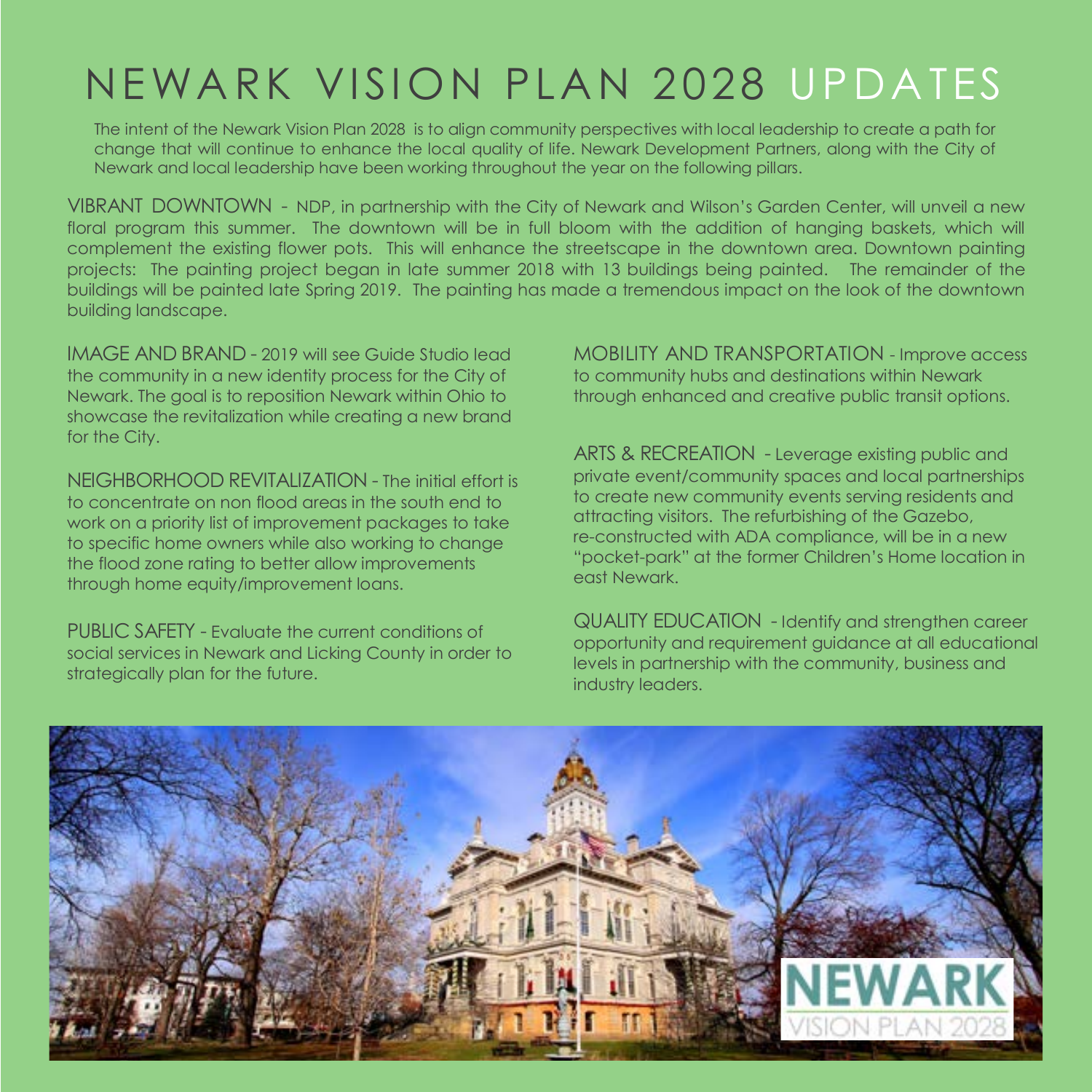# 2018 NOTABLE EVENTS

Newark Development Partners was involved in a number of activities throughout the year initiated by other organizations where we provided assistance, some direct and some indirect.



HEARTCHASE continues to be a great event for the American Heart Association and is one of the largest money earning single events in the country. The American Heart Association has a goal of reducing deaths from cardiovascular disease and strokes by 20 percent by 2020, and Licking County's HeartChase event is one way communities are working to be healthier and reach this goal.

SUMMERFEST 2018 was held on June 21, 2018. Eight Budweiser Clydesdales made an appearance. Downtown Newark SummerFest featured a tribute to our Hometown Heroes, as well as a daily music fest to celebrate the newly completed renovations in downtown Newark

Over 1500 area children participated in Safe TRICK OR TREAT ON THE SQUARE. Visitors enjoyed the new streetscape as Downtown residents and businesses passed out candy.

Back for the fourth year, THE SLICE OF LICKING COUNTY is a joint effort between the Licking County Chamber of Commerce and Newark Development Partners. This fun party on the roof is always open to the public and held on top of parking garage off S. 2nd St. in Newark. The "Slice" offers a variety of pizza, a beer & wine garden, and live music.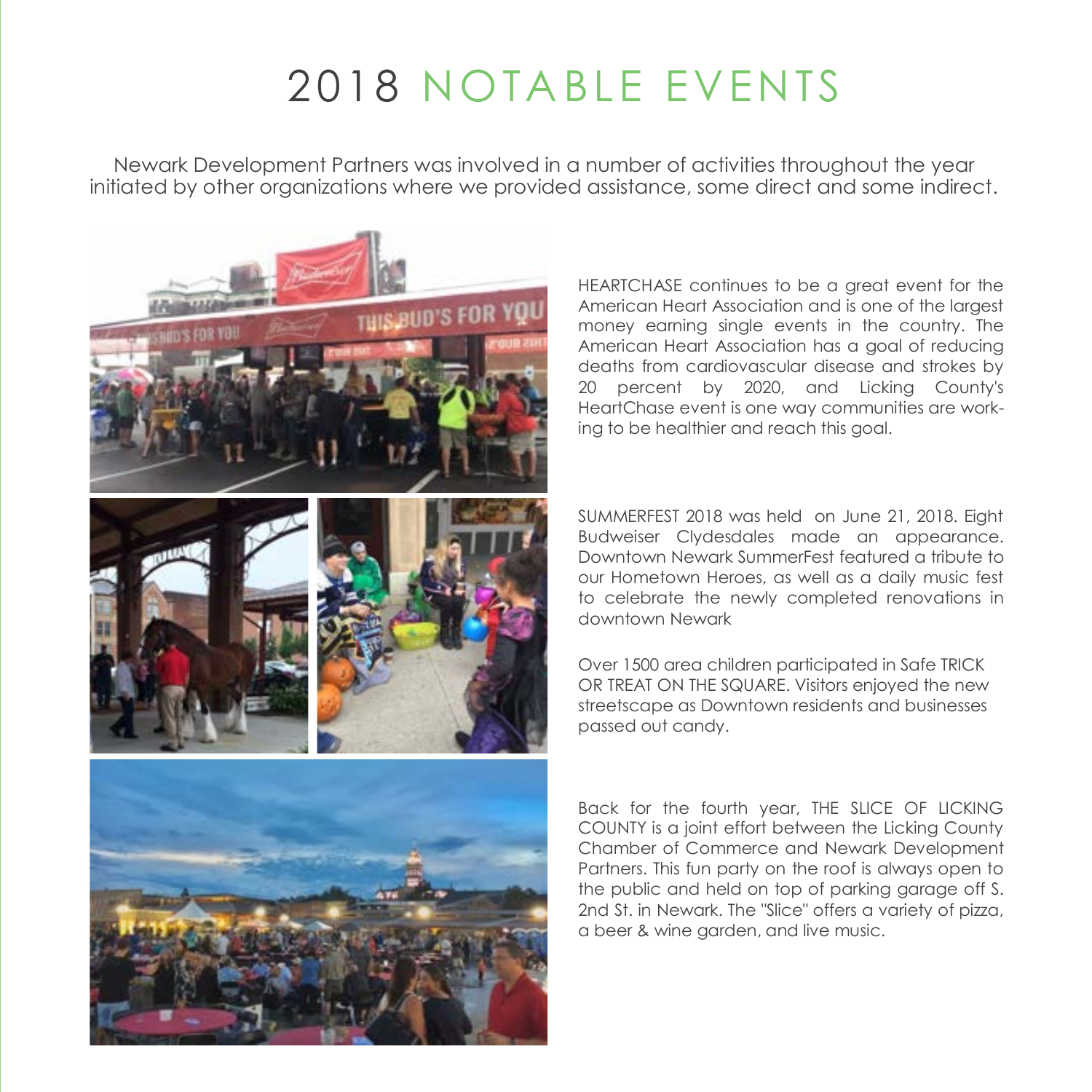### SPECIAL IMPROVEMENT DISTRICT

The Downtown Newark SID is a private, not-for profit organization (501c3 application pending) through which property owners assess themselves to provide funding for district-wide parking enforcement, business resources, physical environment enhancement services, safety, marketing and promotion, as well as special project services. Under an agreement, NDP administers the services plan for the SID. The Downtown SID concentrates on long-term development, as well as short-term tasks including trash pickup, watering and general safety.





The SID has proven results in the first year. Local restaurants boast that lunch business is up over 30% due to parking enforcement providing more available parking during lunch hours. Weed control was implemented. As much as 50 gallons of trash is picked up weekly, providing a cleaner Downtown. An Environmental Specialist was hired to maintain the bio-swales, green infrastructure, weeds, cleaning and overall maintenance of the Downtown. The addition of hanging baskets will further enhance the Downtown area!

### WWW WEDIGNEWARK COM

Periodic news blasts and information updates allowed us to communicate the progress on the utility upgrade project. The downtown square was completed during the summer and merchants enjoy increased traffic and pedestrian flow. We celebrate a beautiful downtown and look forward to continuing streetscape and other improvements in the downtown area. Changes are underway for the website to be utilized for the SID, featuring parking availability and general information including construction updates. Sign up for email updates at: www.wedignewark.com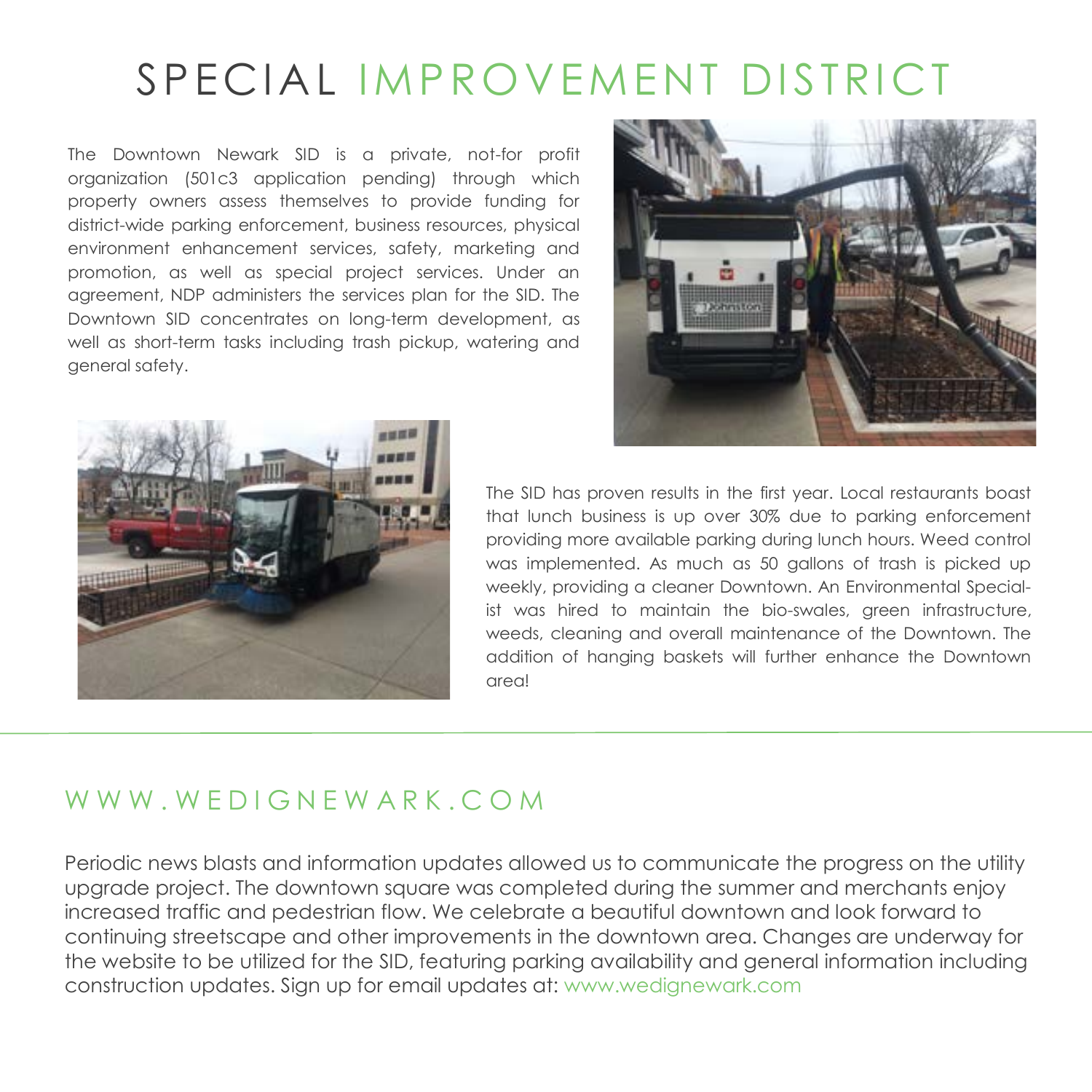# NEWS & UPDATES



Leadership provided by the T. J. Evans Foundation, Sarah Wallace, Adam Weinberg and strong additional community support will bring the Boys & Girls Club of Newark, opening in 2019. The Club will give young people the support, guidance, tools, and skills to succeed in life. Comprehensive after school and summer programming for youth ages 6 through 18 costs only \$5 per child per academic year and entitles youth to unlimited Club access.

Old School Apartment Living Project was completed. Using a number of local contractors and vendors, the former Central Elementary School (the building at one time was a new addition to the old Newark High School downtown) was converted into a residential property with one and two bedroom apartments renting at market based rates. Several units are already leased by individuals and empty nesters who desire to try downtown/city living. The project is across from the Licking County Library on West Main Street.



Phase One of the Downtown Utility Upgrade& Streetscape is complete. Phase Two, 4th Street Utility Upgrade, and Streetscape is scheduled for 2020.





The dirt bike trails at Flory Park reopened in 2018 as the 21st Street Bike Park, a partnership of the city, the Licking County Family YMCA and the Licking County Foundation. The renovations, developed by Newark-based ADR and Associates in collaboration with several Columbus businesses, include a BMX pump track, dirt jumps, a skills course, and a half-mile mountain bike loop on a 1.2-acre space.



The Gilbert Reese Family Foundation and the Thomas J. Evans Foundation, in partnership with the City of Newark and a number of other contributors, is completing a comprehensive renovation of Everett Park in Downtown Newark. The title of "best skatepark in Ohio" will soon be bestowed upon Newark, Ohio, thanks to a state -of-the-art skate park design/build by Spohn Ranch. The skate park is one component of a larger improvement project at Everett Park and would not be possible without an amazing collaboration between Spohn Ranch, the Evans & Reese Foundations, the City of Newark and a team of local engineers, architects and contractors.